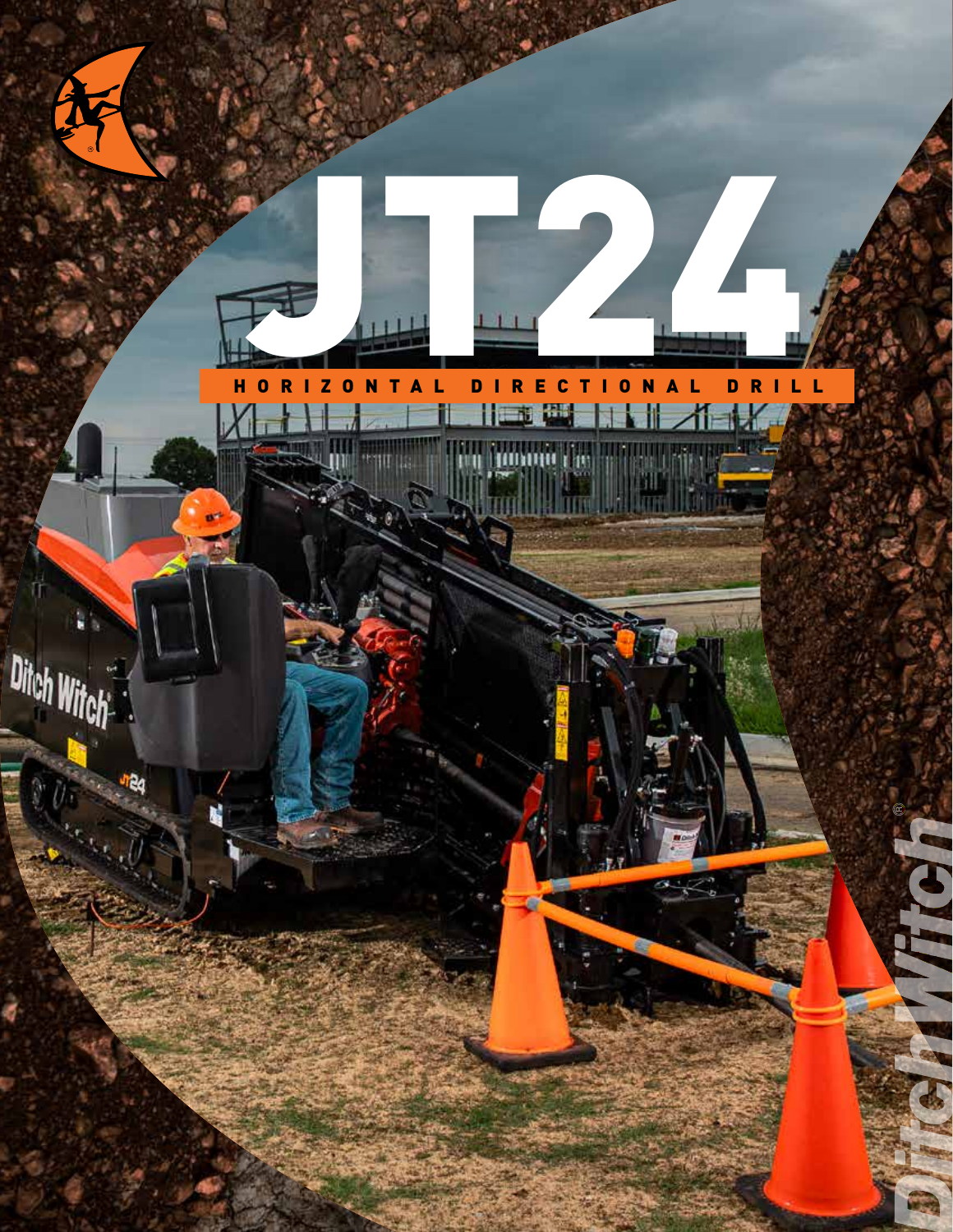**40-gpm, 1,200-psi mud pump offers increased fluid course from the mud pump to the swivel, funneling extra horsepower to the bit downhole.**

**Hydraulic platform uses leading technology to deliver more horsepower where it matters most–downhole.**

**The JT24 offers best-in-class stability without compromising footprint so operators can maneuver in urban jobsites with confidence.**

**101-hp, Tier 4 and EU Stage V-compliant Cummins® diesel engine for greater power in a compact unit.**

> **Two, seven-inch LED screens provide better insight into all machine functions.**

**Fold-out, lift-off doors make it easier for operators to conduct machine maintenance.**

**The JT24 is equipped with radial operator control (ROC) to highlight the multifunctional controller on the machine display for better controllability.**

3

4

5

2

1

6

7

# **Ditch Witch**

JT24

**The evolution of HDD continues with the Ditch Witch® JT24 Directional Drill. Giving you the power and footprint to be the ultimate uptime champ. Engineered from direct customer feedback, this drill is ideal for urban and residential utility, gas and fiber jobs. Boasting more power in a compact footprint, the JT24 provides 101-gross-hp, 3,000 ft-lbs of torque and 24,000 lbs of thrust and pullback at a size that easily fits in tight jobsites. Plus, its low center of gravity gives operators more stability than competitive units so you can work with confidence.**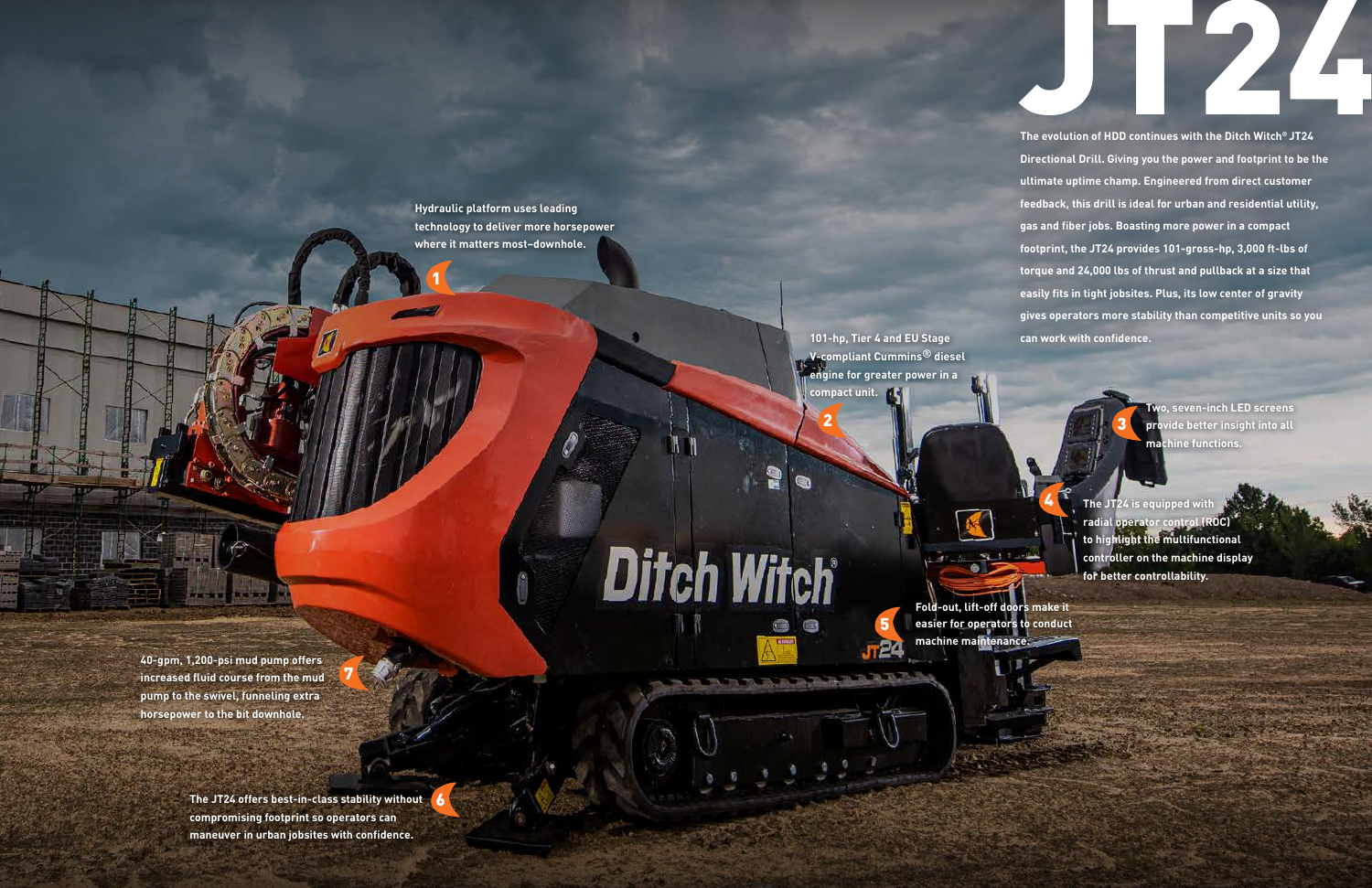**Add-a-pipe design allows Dirch Witch extra sticks of drill pipe for greater productivity.**

**Built with no grease zerks, a Ditch Witch standard, the JT24 simplifies maintenance and reduces the total cost of ownership.**

**The JT24 holds up to 400 ft of pipe onboard for longer bores and reduced cycle times, which means less downtime. Plus, a reversible pipe box increases jobsite versatility.**

**Dual-thrust motors provide 24,000 lbs of thrust and pullback while an exclusive single-motor system delivers up to 3,000 ft-lbs of torque for outstanding performance in tight, urban jobsites.** 

**An integrated pipe lubricator makes it easier for operators to change out lubrication buckets for more effective maintenance.**

**Patent-pending open-sided vise wrenches are rotated toward the operator for enhanced visibility. control.** The control of the control. The control. The control.

**A real-time carriageposition indicator provides operators insight into the exact carriage position for more productivity and** 

6

1

2

3

JT24

5 L 4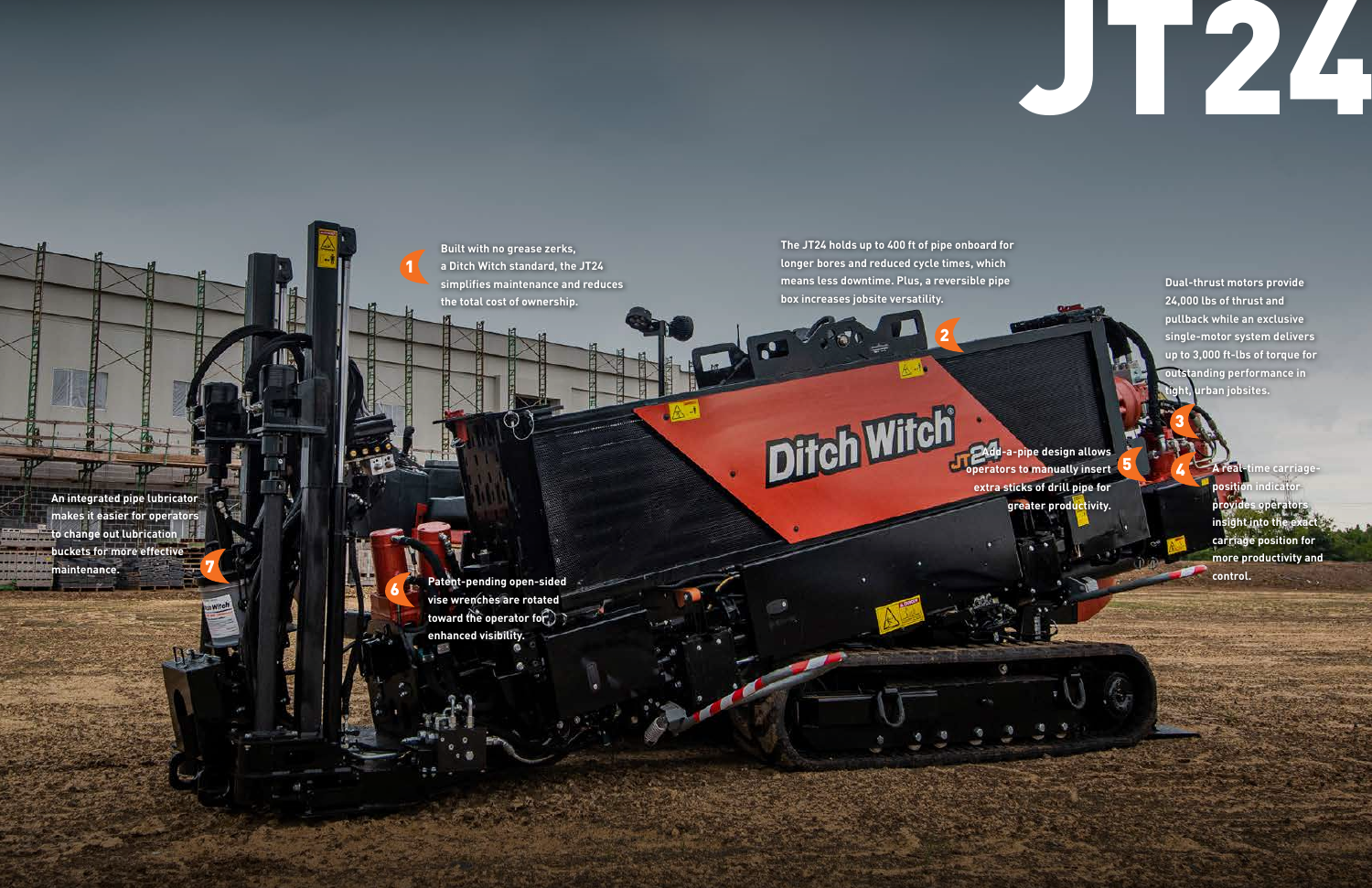| <b>OPERATION</b>               | U.S.                             | <b>METRIC</b>      |
|--------------------------------|----------------------------------|--------------------|
| Spindle speed, max             | $225$ rpm                        | $225$ rpm          |
| Spindle torque, max            | 3,000 ft-lb                      | 4,076 N·m          |
| Carriage thrust travel speed   | 210 fpm                          | $64 \text{ m/min}$ |
| Carriage pullback travel speed | 216 fpm                          | $66 \text{ m/min}$ |
| Thrust force                   | 24,000 lb                        | 107 kN             |
| Pullback force                 | 24,000 lb                        | 107 kN             |
| Ground travel speed            |                                  |                    |
| Forward                        | $2.8$ mph                        | $4.5$ km/h         |
| Reverse                        | $2.8$ mph                        | $4.5$ km/h         |
| <b>OWER</b>                    |                                  |                    |
| Engine                         | Cummins®F3.8                     |                    |
| Fuel                           | Diesel                           |                    |
| Cooling medium                 | Liquid                           |                    |
| Injection                      | Direct                           |                    |
| Aspiration                     | Turbocharged & charge air cooled |                    |
| Number of cylinders            | 4                                |                    |
| Displacement                   | 231.89 in <sup>3</sup>           | 3.8 <sub>L</sub>   |
| Bore                           | 4.02 in                          | 102 mm             |
| Stroke                         | $4.53$ in                        | 115 mm             |
| Gross horsepower Tier 3/Tier 4 | 101 hp                           |                    |
| Rated speed Tier 3/Tier 4      | 2,200 rpm                        |                    |
| Emissons compliance Tier 3     | EPA Tier 3                       | EU Stage IIIA      |
| Emissions compliance Tier 4    | EPA Tier 4                       | EU Stage V         |
| <b>IMENSIONS</b>               |                                  |                    |
| Transport length               | 224.5 in                         | 5.7 <sub>m</sub>   |
| Width                          | 65.25 in                         | 1.66 m             |
| Transport height               | 83 in                            | 2.11 m             |
| Weight                         | 14,850 lb                        | 6736 kg            |
| Ground clearance               | $5.8$ in                         | 147 mm             |
| Entry angle                    | 18°                              | 18°                |
| Entry angle, tracks on ground  | $12^{\circ}$                     | $12^{\circ}$       |



### ENGINEERED FOR THE JOBSITE. AND THE OPERATORS.

| <b>DRILLING FLUID SYSTEM</b><br>(ONBOARD)                | U.S.      | <b>METRIC</b>     |
|----------------------------------------------------------|-----------|-------------------|
| Pressure, max                                            | 1,200 psi | 83 bar            |
| Flow, max                                                | 40 gpm    | 189 L/min         |
| <b>FLUID CAPACITIES</b>                                  |           |                   |
| Fuel tank                                                | 32 gal    | 121 L             |
| Engine lubrication oil w/filter                          | 15.4 gt   | 14.6L             |
| Hydraulic reservoir                                      | 18.75 gal | 71L               |
| Engine cooling system                                    | $20$ qt   | 18.9L             |
| Antifreeze tank                                          | 5 gal     | 18.9 L            |
| Diesel exhaust fluid tank                                | 5 gal     | 18.9 L            |
| <b>POWER PIPE® HD</b>                                    |           |                   |
| Length                                                   | 120 in    | 3.05 <sub>m</sub> |
| Joint diameter                                           | 2.625 in  | 66.7 mm           |
| Pipe diameter                                            | $2.25$ in | 57.15 mm          |
| Bend radius, min                                         | 117 ft    | 35.66 m           |
| Weight of drill pipe, lined                              | 72.5 lb   | 32.89 kg          |
| Weight of lined drill pipe & large box<br>$(40$ pipe $)$ | 3,555 lb  | 1612.5 kg         |
| Weight of lined drill pipe & small box<br>$(28$ pipe)    | 2,675 lb  | 1213 kg           |
| <b>OWER PIPE FORGED</b>                                  |           |                   |
| Length                                                   | 120 in    | 3.05 <sub>m</sub> |
| Joint diameter                                           | $2.63$ in | 66.7 mm           |
| Pipe diameter                                            | 2.375 in  | $63.5$ mm         |
| Bend radius, min                                         | 123 ft    | 35 m              |
| Weight per drill pipe                                    | 74 lb     | 33.5 kg           |
| Weight w/drill pipe & large box<br>$(40$ pipe $)$        | 3,635 lb  | 1649 kg           |
| Weight w/drill pipe & small box<br>$(28$ pipe $)$        | 2,720 lb  | 1234 kg           |
| BATTERY (2 USED)                                         |           |                   |
| SAE reserve capacity rating                              | $110$ min |                   |
| SAE cold crank rating @ 0°F (-18°C)                      | 800 amps  |                   |
| <b>NOISE LEVEL</b>                                       |           |                   |
| Operator sound                                           | 83 dBA    |                   |
| Exterior sound power                                     | 101 dBA   |                   |

Productive jobs start with productive crews. Which is why the JT24 was engineered with the comfort, technology and industry-leading visibility to keep you successful. It features:

 $\mathbb{R}$  ,  $\mathbb{R}$  ,  $\mathbb{R}$  ,  $\mathbb{R}$  ,  $\mathbb{R}$  ,  $\mathbb{R}$ 

- A wider frame, giving the JT24 more stability than any drill in its class, so operators can maneuver in urban jobsites with confidence.\*
- A simple, field-proven pipe-loading system.
- Two, seven-inch LED screens for better insight into all machine functions.
- A real-time carriage-position indicator giving operators insights into exact carriage position for more productivity.
- Radial operator control (ROC) for improved control and efficiency.

Specifications are general and subject to change without notice. If exact measurements are required, equipment should be weighed and measured. Due to selected options, delivered equipment may not necessarily match that shown.

\*Stability claim based on lab test of competitive equipment.

## JT24 HORIZONTAL DIRECTIONAL DRILL